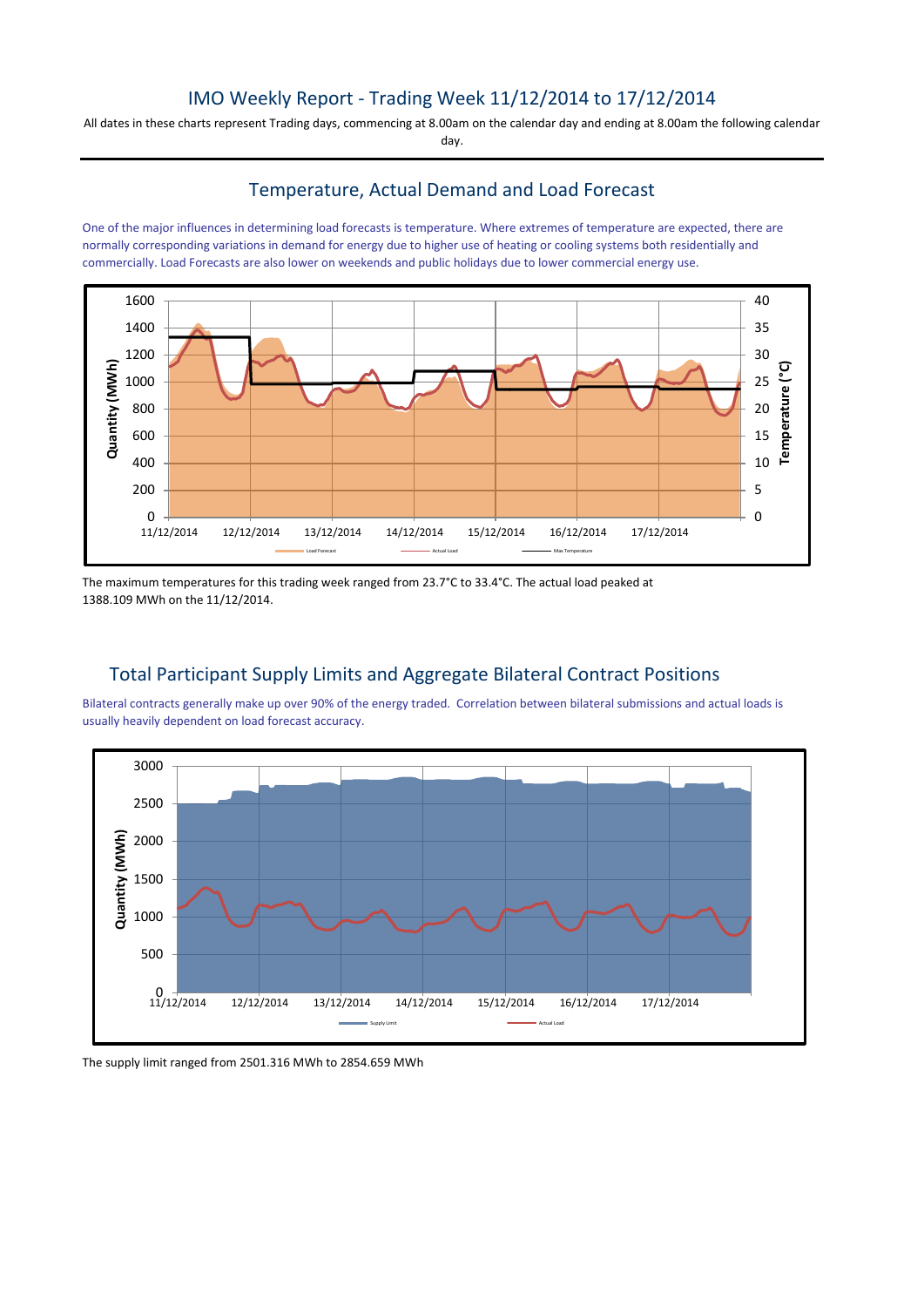#### Net Balancing Market Trades

Bilateral contracts and STEM trading are generally based on the forecast energy requirements of Participants. When the forecast requirements are higher or lower than the actual requirements for a day, this Market energy must be bought and sold in the balancing mechanism. This graph shows the estimated net balancing trades.



The majority of the balancing activity this week occurred within Balancing Demand. The maximum balancing demand for the week reached 146.198 MWh on the 14/12/2014. The maximum balancing supply for the week reached -184.258 MWh on the 12/12/2012.

## Total Traded Energy

This chart represents a comparison between the total net energy that is traded in Bilateral Contracts, the STEM and the balancing mechanism. Balancing Supply represents cases in which the total contract position is greater than the demand and customers must supply energy back to balancing. Balancing Demand represents cases in which the total contract position is less than the demand and customers must purchase energy from balancing.



Total balancing supply equalled -6488.376 MWh whereas total balancing demand equalled 16117.817 MWh. The Total STEM Traded quantity was 11075.03 MWh, with the STEM Clearing Quantity ranging between 12.768 MWh and 109.765 MWh.